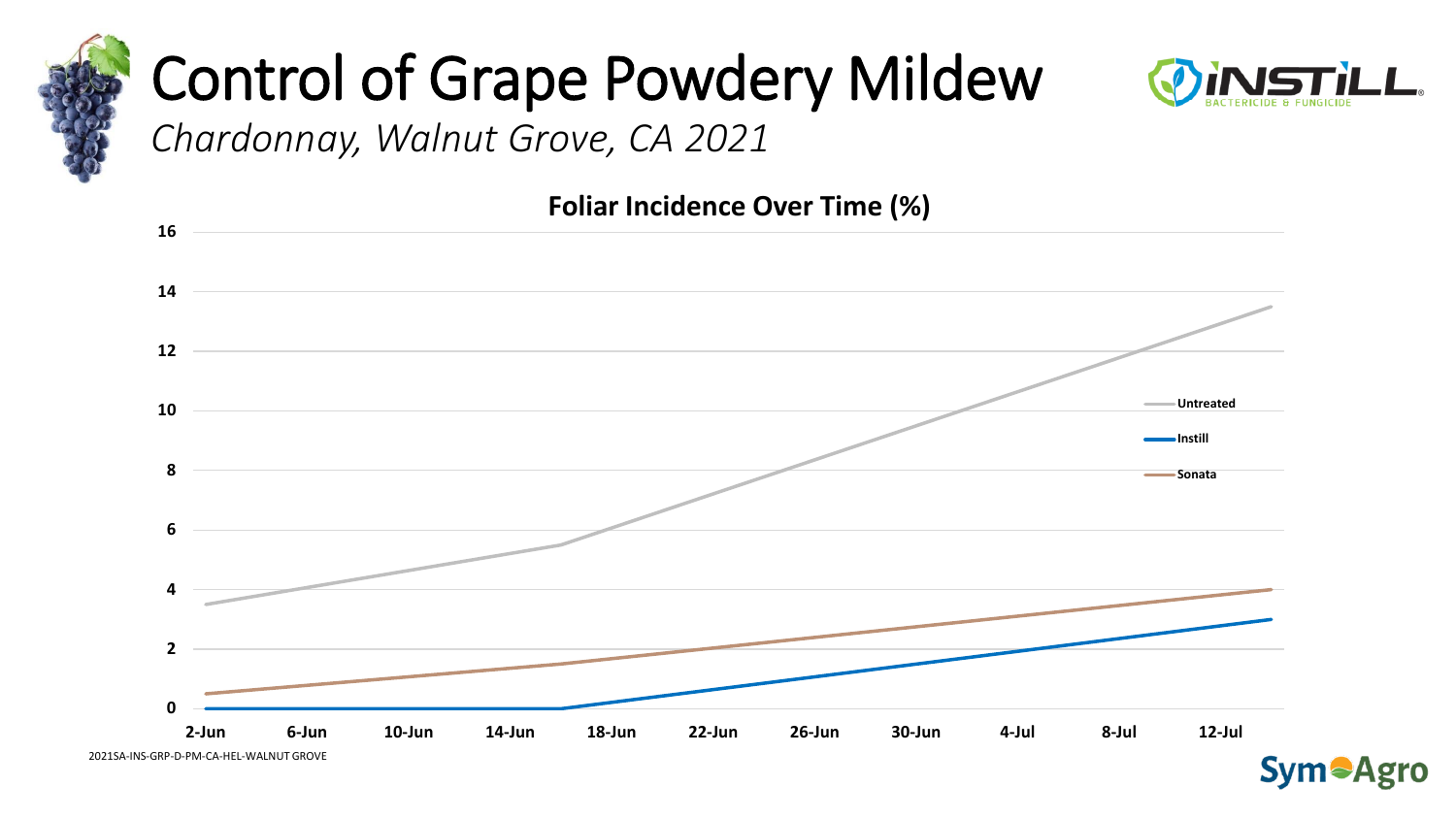



*Chardonnay, Walnut Grove, CA 2021* 

#### **Cluster Incidence and Severity @ 27 days after final application**



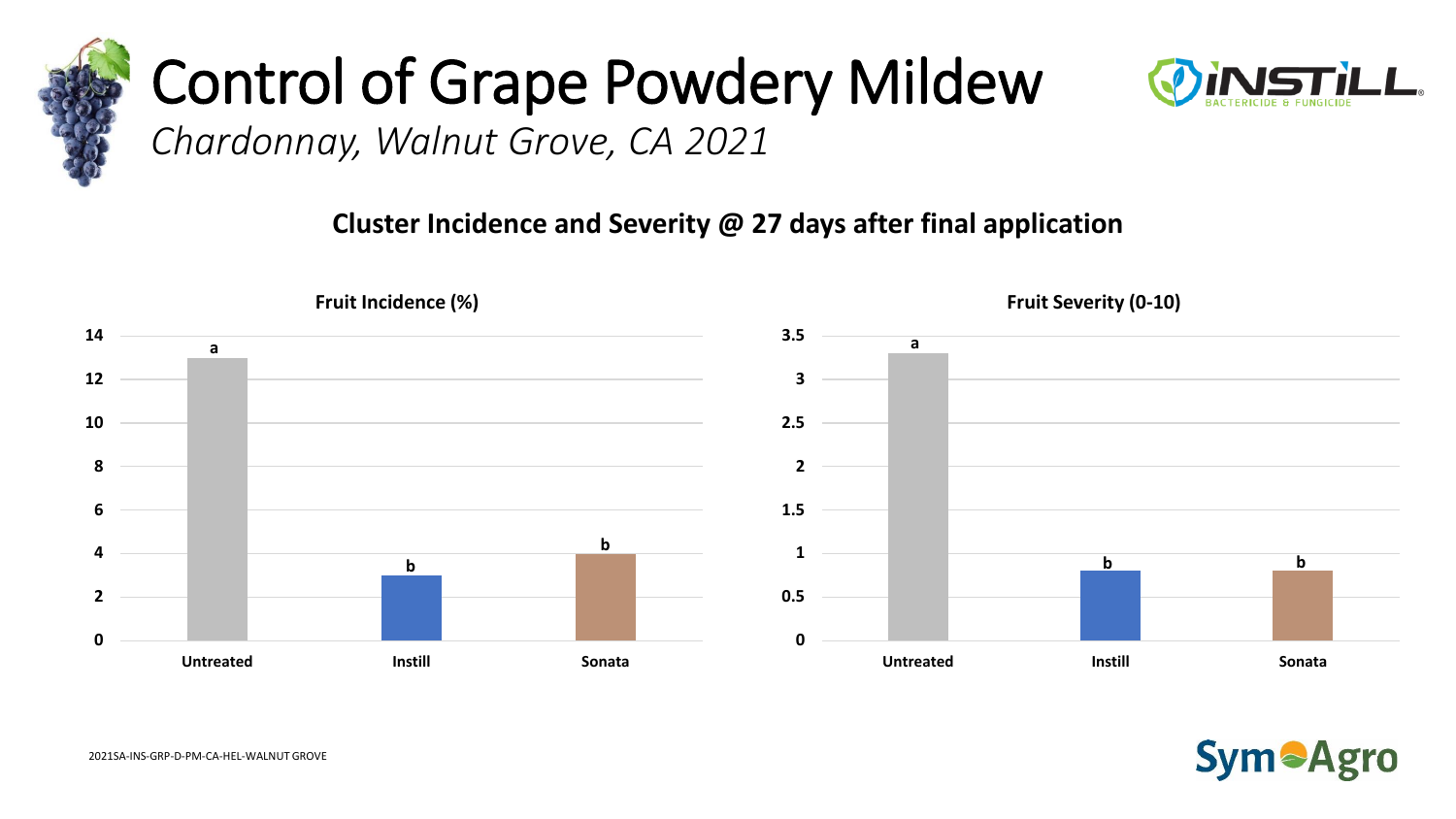



*Crimson Seedless – Sawtooth Ag Research, Clovis, CA 2021* 

#### **% Powdery Mildew Incidence & Severity**



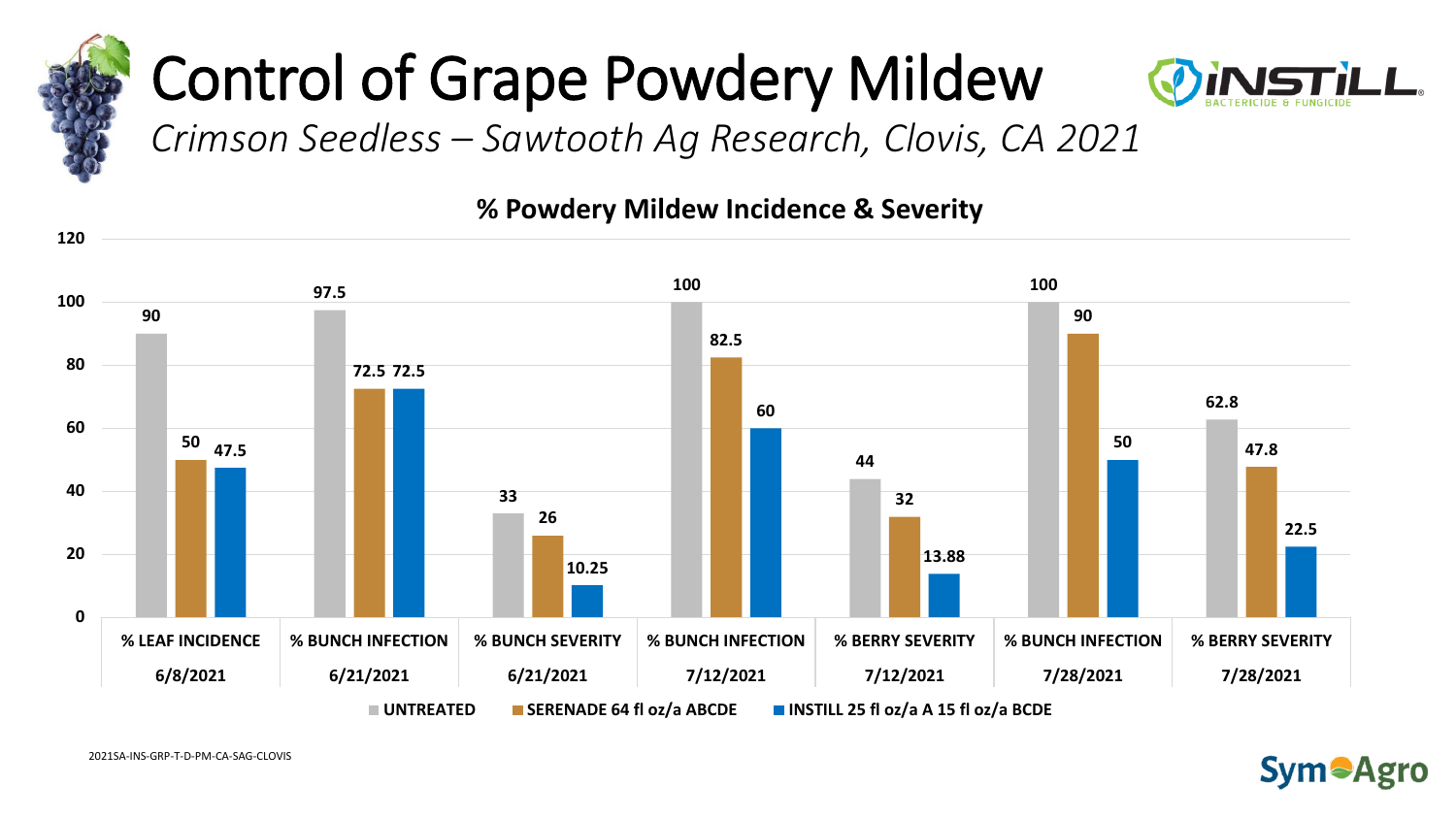



*Crimson Seedless – Sawtooth Ag Research, Clovis, CA 2021* 

**% Leaf Infection (6-21-21)**